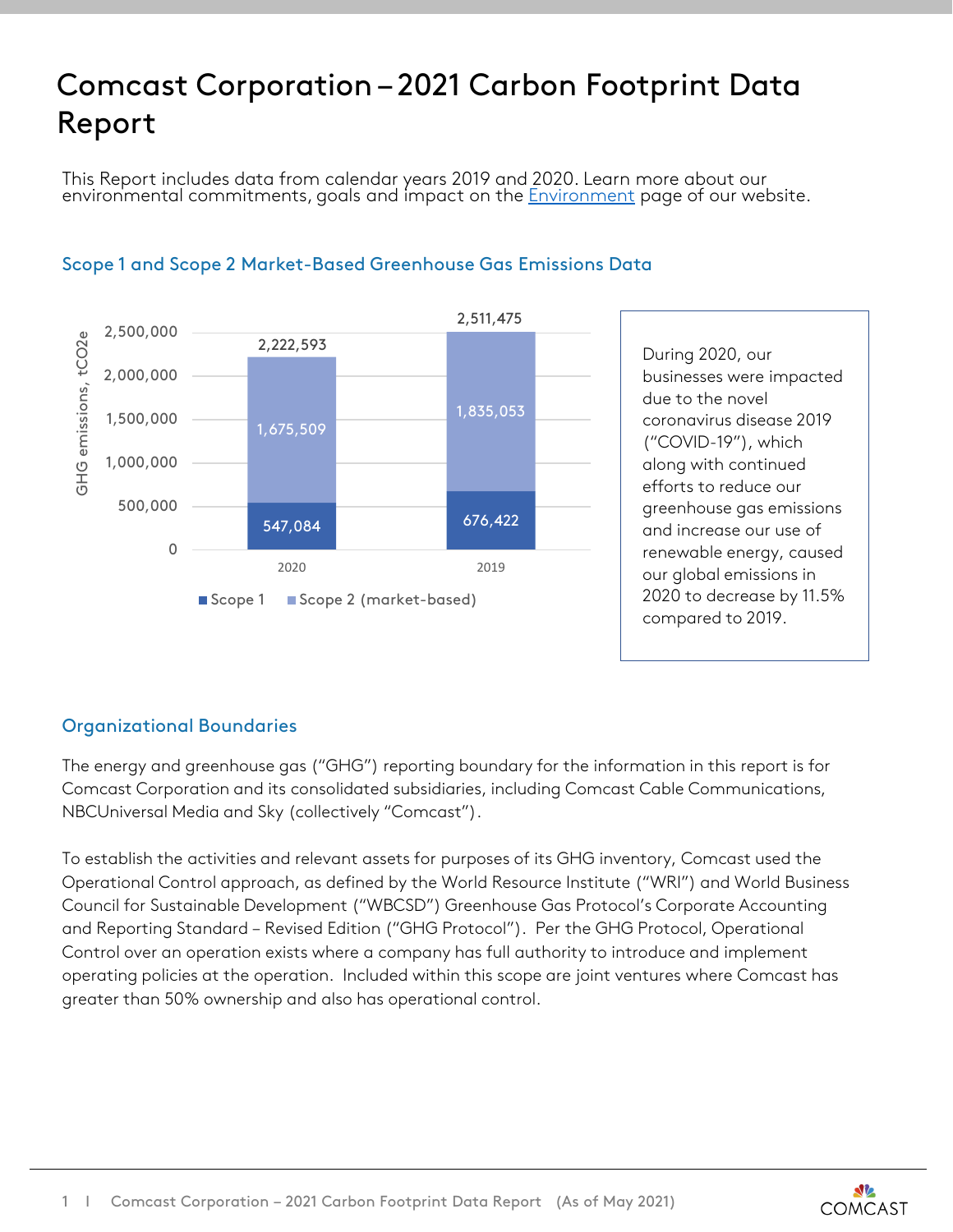## **Data**

The emission data in this report includes certain estimates that are based on a combination of measured and estimated emissions data using the best available information at the time, as described in additional detail in the table below. As with any projections or estimates, actual results or numbers may vary based upon factors such as variations in processes and operations, availability and quality of data and methodologies used for measurement and estimation. Changes to emission estimates may occur if updated data or emission methodologies become available.

| Key performance indicator                                                  | Unit               | 2020      | 2019      |
|----------------------------------------------------------------------------|--------------------|-----------|-----------|
| Greenhouse gas emissions <sup>1,2</sup>                                    |                    |           |           |
| Scope 13,4,5                                                               | tCO <sub>2</sub> e | 547,084   | 676,422   |
| Scope 2 (market-based) 5,6,7                                               | tCO <sub>2</sub> e | 1,675,509 | 1,835,053 |
| Scope 2 (location-based) <sup>5,6,8</sup>                                  | tCO <sub>2</sub> e | 1,743,564 | 1,863,480 |
| Total Scope 1 and Scope 2 market-based                                     | tCO <sub>2</sub> e | 2,222,593 | 2,511,475 |
| Total Scope 1 and Scope 2 location-based                                   | tCO <sub>2</sub> e | 2,290,648 | 2,539,902 |
| Carbon intensity                                                           |                    |           |           |
| Revenue                                                                    | \$ million         | 103,564   | 108,942   |
| Carbon emissions per \$ million revenue <sup>9</sup>                       | $tCO2e/\$$ million | 21.5      | 23.1      |
| Energy                                                                     |                    |           |           |
| Energy from fuel consumption <sup>10</sup>                                 | <b>MWh</b>         | 2,062,394 | 2,381,976 |
| Grid electricity                                                           | <b>MWh</b>         | 4,434,339 | 4,740,096 |
| On site renewable generation consumed and renewable attributes<br>not sold | <b>MWh</b>         | 6,362     | 6,119     |
| On site renewable generation consumed and renewable attributes<br>sold     | <b>MWh</b>         | 1,667     | 1,178     |
| Total energy consumed <sup>11,12</sup>                                     | <b>MWh</b>         | 6,504,762 | 7,129,369 |
| Percent grid electricity <sup>11</sup>                                     | %                  | 68.2      | 66.5      |
| <b>Energy intensity</b>                                                    |                    |           |           |
| Energy intensity per \$ million revenue                                    | MWh/\$ million     | 62.8      | 65.4      |
| Renewable energy <sup>13</sup>                                             |                    |           |           |
| Energy attribute certificates (e.g., Renewable Energy Credit)              | <b>MWh</b>         | 2,408     | 1,218     |
| Supplier-specific renewable rates (e.g., Green Utility Tariff)             | <b>MWh</b>         | 246,088   | 139,487   |
| On site renewable generation consumed and renewable attributes<br>not sold | <b>MWh</b>         | 6,362     | 6,119     |
| Total renewable energy                                                     | <b>MWh</b>         | 254,858   | 146,824   |
| Percent renewable energy <sup>11</sup>                                     | $\%$               | 3.9       | 2.1       |
| Percent renewable electricity <sup>11</sup>                                | %                  | 5.7       | 3.1       |

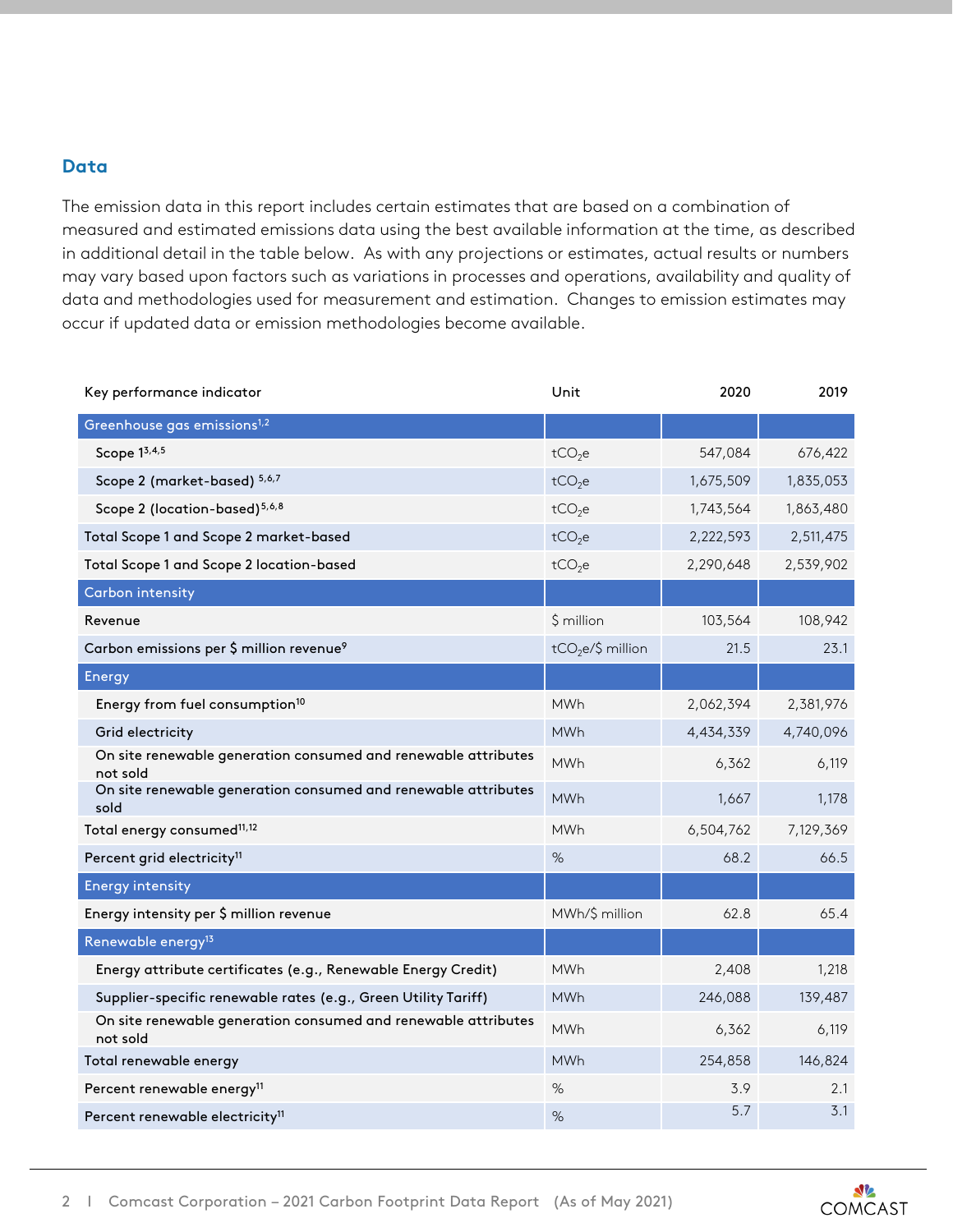<sup>2</sup> Comcast calculates its GHG emissions inventory based on the WRI/WBSCD GHG Protocol and the WRI/WBSCD GHG Protocol Scope 2 Guidance – an amendment to the GHG Protocol Corporate Standard. Comcast includes carbon dioxide (CO<sub>2</sub>), methane (CH<sub>4</sub>), nitrous oxide (N<sub>2</sub>O) and hydrofluorocarbons (HFCs) for Scope 1 and CO<sub>2</sub>,  $CH_4$  and N<sub>2</sub>O for Scope 2. Sulfur hexafluoride (SF<sub>6</sub>) is not present in Comcast's operations. Biogenic emissions are not reported in either Scope 1 or Scope 2 emissions. To calculate GHG emissions in CO<sub>2</sub> equivalents (CO<sub>2</sub>e) for Scope 1 and Scope 2 emissions, Comcast uses the Global Warming Potentials ("GWP") from the IPCC Fourth Assessment Report ("AR4").

<sup>3</sup> Scope 1 emissions include GHG emissions from stationary combustion sources such as from heating, emergency generators and cooking operations, mobile combustion sources from fleet, and fugitive and refrigerant emissions. For stationary combustion, fugitive and refrigerant emissions, actual data from invoices or similar records are used to calculate the respective GHG emissions. When actual data is not available for certain sources or locations, Comcast uses actual data available from other sites or assets as a proxy for estimations. For mobile combustion, direct fuel consumption data obtained through various mechanisms (e.g., fuel cards, fuel logs) is used to calculate GHG emissions. For vehicles, when actual fuel usage data is not available, Comcast estimates the usage using proxy data primarily based on actual data from similar fleet.

<sup>4</sup> Emission factors used in the Scope 1 emissions calculations include U.S. EPA Climate Leaders, Emissions Factors for Greenhouse Gas Inventories (March 2020), UK Government (DEFRA/BEIS) Greenhouse Gas Conversion Factors for Company Reporting (June 2020), and the GHG Protocol's Emission Factors from Cross-Sector Tools (March 2017).

5 Informed by the recommendations of the Task Force on Climate-related Financial Disclosures ("TCFD").

<sup>6</sup> Scope 2 emissions include GHG emissions from purchased electricity, heat, steam and cooling. For purchased electricity, heat, steam, and cooling, Comcast uses usage specified in invoices, when available, to calculate GHG emissions. Similar to Scope 1 emissions, when actual data is not available, Comcast estimates the usage using proxy data primarily based on actual data from similar facilities, or by utilizing industry standards such as the U.S. Energy Information Administration's ("EIA") Commercial Buildings Energy Consumption Survey ("CBECS"). Purchased electricity is also used for power supplies to power the cable network. Emissions from power supplies are calculated or estimated based on real-time monitoring data. Emissions from network or other equipment managed by third parties, or in facilities managed by third parties, is excluded.

<sup>7</sup> For Scope 2 market-based emissions, Comcast follows the hierarchy outlined in Table 6.3 of the WRI/WBSCD GHG Protocol Scope 2 Guidance for selecting appropriate emission factors. In countries where reliable residual mix factors are not available, Comcast uses the regional grid averages to calculate market-based emissions. Emission factors used in Scope 2 market-based calculations include Association of Issuing Bodies: European Residual Mixes 2019 (August 2019) and applicable factors used in the location-based method.

<sup>1</sup> During 2020, Comcast undertook meaningful efforts to improve the quality and accuracy of Scope 1 and Scope 2 emissions reporting, including emissions reported in 2019. Select historical data have been restated due to the addition of international facilities, joint ventures and certain other entities, as well as improvements to data collection and estimation methodologies utilized when actual data is not available.